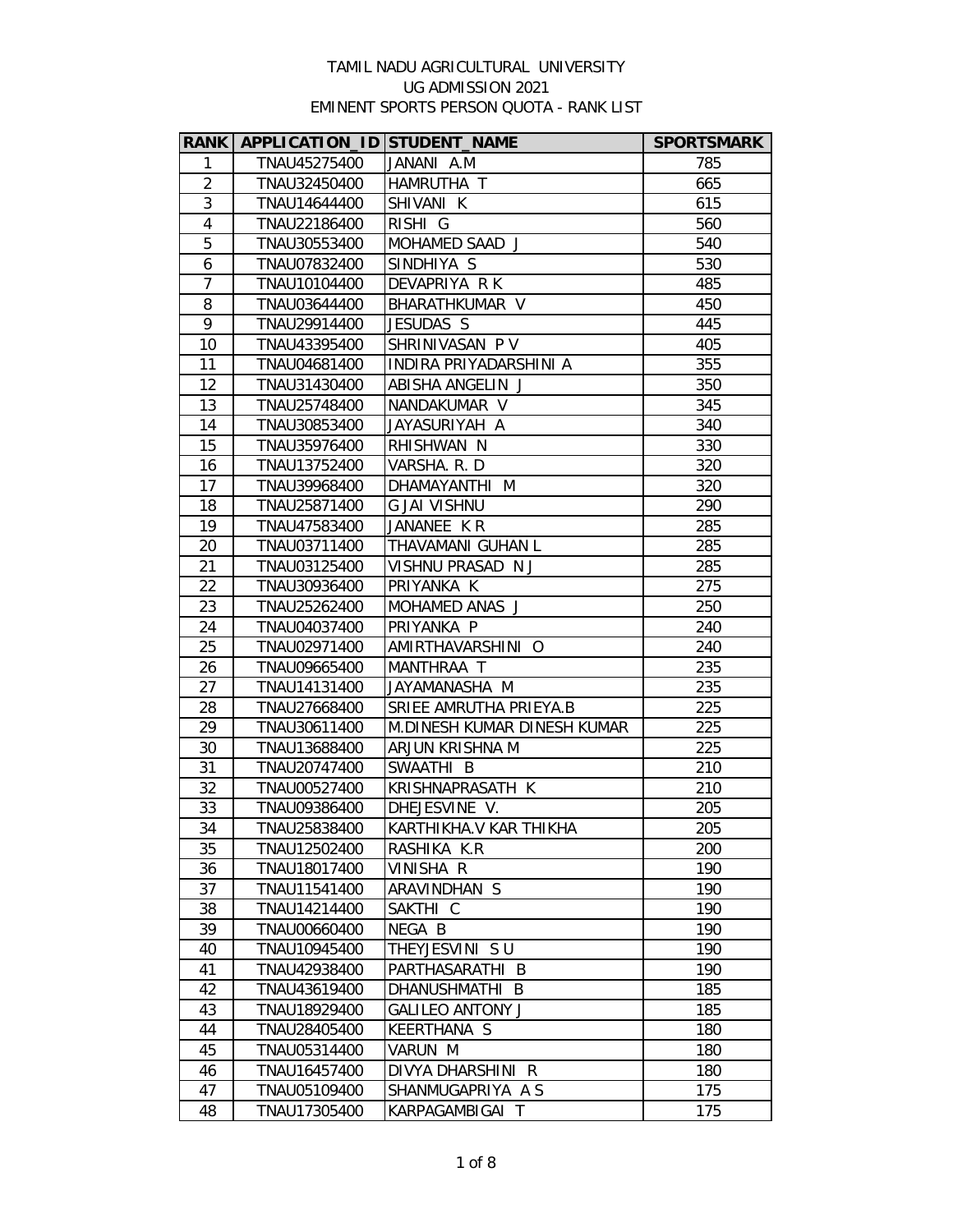| <b>RANK</b> | APPLICATION_ID STUDENT_NAME |                             | <b>SPORTSMARK</b> |
|-------------|-----------------------------|-----------------------------|-------------------|
| 49          | TNAU32635400                | KARTHIGEYAN S               | 170               |
| 50          | TNAU15362400                | KEERTHIKA K                 | 170               |
| 51          | TNAU13126400                | DHAYANESH MS                | 170               |
| 52          | TNAU49265400                | PAVISRI S                   | 170               |
| 53          | TNAU04151400                | VIGNESH NEHRU               | 170               |
| 54          | TNAU36166400                | ATCHAYA M                   | 165               |
| 55          | TNAU33477400                | VIGNESHWARI V               | 165               |
| 56          | TNAU37708400                | KALAI MEENAL A              | 165               |
| 57          | TNAU40793400                | PRIYADHARSHINI P            | 165               |
| 58          | TNAU37174400                | BHARATHVAJ S                | 165               |
| 59          | TNAU38406400                | AJAI KUMAR S J              | 165               |
| 60          | TNAU35944400                | DHANASRI D                  | 160               |
| 61          | TNAU39493400                | SOWDESHKUMAR K              | 160               |
| 62          | TNAU32471400                | JHANA SHREE S               | 155               |
| 63          | TNAU11434400                | <b>GOKUL CHINNA DURAI S</b> | 155               |
| 64          | TNAU34871400                | MANOJ A                     | 155               |
| 65          | TNAU16395400                | KARTHIKA P                  | 155               |
| 66          | TNAU13084400                | HARINI P                    | 150               |
| 67          | TNAU38716400                | HARINI R                    | 150               |
| 68          | TNAU31935400                | KRISHNAKUMAR D              | 150               |
| 69          | TNAU36662400                | SIVA JOTHISHA A S           | 150               |
| 70          | TNAU24156400                | SHAKEEL AHAMED S            | 150               |
| 71          | TNAU22621400                | ARCHANA A                   | 150               |
| 72          | TNAU16978400                | KIRUTHIKA M                 | 150               |
| 73          | TNAU20591400                | JENIMA N                    | 150               |
| 74          | TNAU17199400                | HARSHIDHA POORANI G S       | 145               |
| 75          | TNAU00801400                | SRI PONVENKATESH J          | 140               |
| 76          | TNAU01287400                | ARIKARAN E                  | 140               |
| 77          | TNAU39995400                | YAZHINI HR                  | 140               |
| 78          | TNAU29770400                | SELVAHARISH R               | 135               |
| 79          | TNAU22816400                | PRIYANKA S                  | 135               |
| 80          | TNAU32048400                | PRIYANKA E                  | 135               |
| 81          | TNAU29879400                | HARINI KUMARI R             | 135               |
| 82          | TNAU29489400                | RUTHRESH R                  | 135               |
| 83          | TNAU05687400                | YOGALAKSHMI S               | 135               |
| 84          | TNAU51596400                | SIVARAM S                   | 135               |
| 85          | TNAU05767400                | HEMA S                      | 135               |
| 86          | TNAU02784400                | MAHENDRA VARMAN C           | 135               |
| 87          | TNAU05275400                | NITHISH T                   | 135               |
| 88          | TNAU32423400                | NAVEEN MN                   | 135               |
| 89          | TNAU10729400                | RAJA MESIKA RA              | 135               |
| 90          | TNAU47209400                | SARANYA S V                 | 135               |
| 91          | TNAU29523400                | DURAI SANJAY P              | 135               |
| 92          | TNAU23948400                | VAISHNAAVI K                | 130               |
| 93          | TNAU08504400                | GAYATHRI R                  | 125               |
| 94          | TNAU07943400                | SUBHA SHREE P               | 125               |
| 95          | TNAU11673400                | SRIBHA .A                   | 125               |
| 96          | TNAU46959400                | MURUGAN S                   | 120               |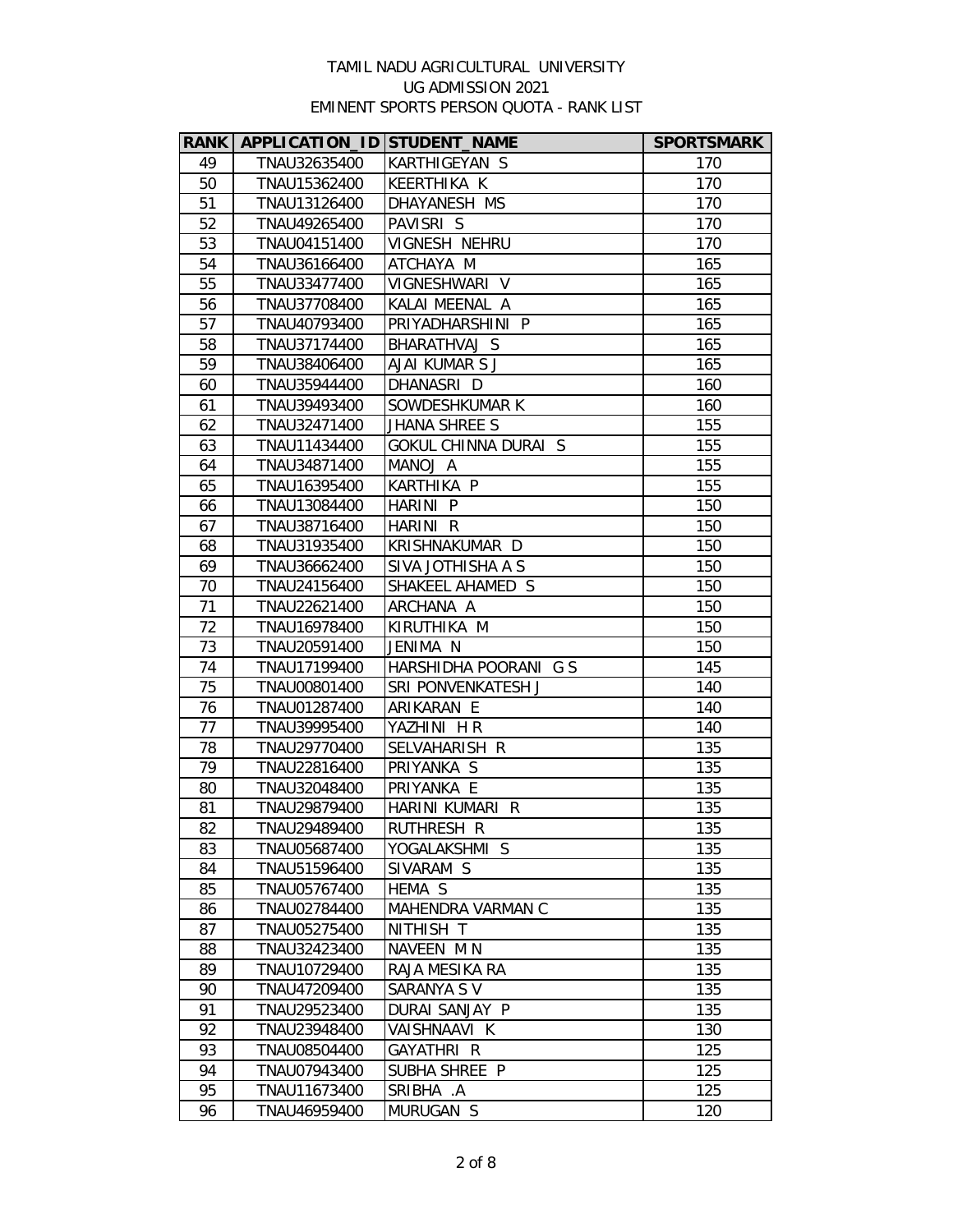| <b>RANK</b> | APPLICATION_ID STUDENT_NAME |                          | <b>SPORTSMARK</b> |
|-------------|-----------------------------|--------------------------|-------------------|
| 97          | TNAU00225400                | ANANTHASEKAR R           | 120               |
| 98          | TNAU50417400                | SANJEEV RAJ R            | 120               |
| 99          | TNAU15643400                | GIDEON LEMUEL G          | 120               |
| 100         | TNAU33294400                | ANUSHIYA S.A             | 120               |
| 101         | TNAU25620400                | SWETHAPRIYA M            | 120               |
| 102         | TNAU00935400                | ARAVINTH V.              | 120               |
| 103         | TNAU47402400                | VIKRAM N                 | 120               |
| 104         | TNAU10366400                | ABINAYA I                | 120               |
| 105         | TNAU15952400                | PRABHAKARAN V            | 120               |
| 106         | TNAU37399400                | TAMILSELVAN K            | 120               |
| 107         | TNAU02778400                | SABARIVASAN S            | 120               |
| 108         | TNAU17894400                | KAVIYA SREE S            | 120               |
| 109         | TNAU12921400                | <b>SURUTHI R</b>         | 120               |
| 110         | TNAU09325400                | MATTHEWS FINNY ABRAHAM R | 120               |
| 111         | TNAU51217400                | J A PRRANEV              | 120               |
| 112         | TNAU28801400                | SUJATHA V                | 120               |
| 113         | TNAU12696400                | <b>LATHISH KUMAR B</b>   | 115               |
| 114         | TNAU36878400                | <b>B. J JOHN JOSHUA</b>  | 115               |
| 115         | TNAU38658400                | JOHN CALEB B J           | 115               |
| 116         | TNAU29322400                | SWETHA V                 | 115               |
| 117         | TNAU10168400                | SHALINI L                | 115               |
| 118         | TNAU52197400                | SWATHI V                 | 110               |
| 119         | TNAU01220400                | ARIVUMATHI A S           | 110               |
| 120         | TNAU03223400                | KAVIYA P                 | 110               |
| 121         | TNAU50418400                | SASITHARSHAN V V         | 110               |
| 122         | TNAU12185400                | ABINAYA R                | 105               |
| 123         | TNAU00565400                | SANOFIA S                | 105               |
| 124         | TNAU05261400                | MANI MARAN C             | 105               |
| 125         | TNAU36353400                | ROHITH RAAJ JK           | 105               |
| 126         | TNAU03235400                | ARAVINTHAN R             | 105               |
| 127         | TNAU30733400                | SANTHOSHAPRIYAA S        | 105               |
| 128         | TNAU21809400                | VIDHYA S                 | 105               |
| 129         | TNAU15085400                | ALAMELU A                | 105               |
| 130         | TNAU20287400                | NALINAJOTHI S            | 105               |
| 131         | TNAU17636400                | PRIYADARSHINI S          | 105               |
| 132         | TNAU48830400                | SRINIVASAN VE            | 105               |
| 133         | TNAU09953400                | MUTHAMIZHAN R            | 105               |
| 134         | TNAU14410400                | MEGHALA K M              | 95                |
| 135         | TNAU10700400                | DINESH KUMAR. P          | 95                |
| 136         | TNAU17043400                | RINDHIYA L               | 95                |
| 137         | TNAU22075400                | SIVANTHI A               | 95                |
| 138         | TNAU16175400                | SAIVEL SV                | 95                |
| 139         | TNAU03925400                | ANGEL PRINCY W           | 90<br>90          |
| 140         | TNAU22130400                | ATCHAYA S                |                   |
| 141         | TNAU39841400                | AJAYMELVIN G V           | 90                |
| 142         | TNAU15595400                | ANUSUYA DEVI M           | 90                |
| 143         | TNAU09951400                | KAMALI N                 | 90                |
| 144         | TNAU07555400                | KANCHANA K               | 90                |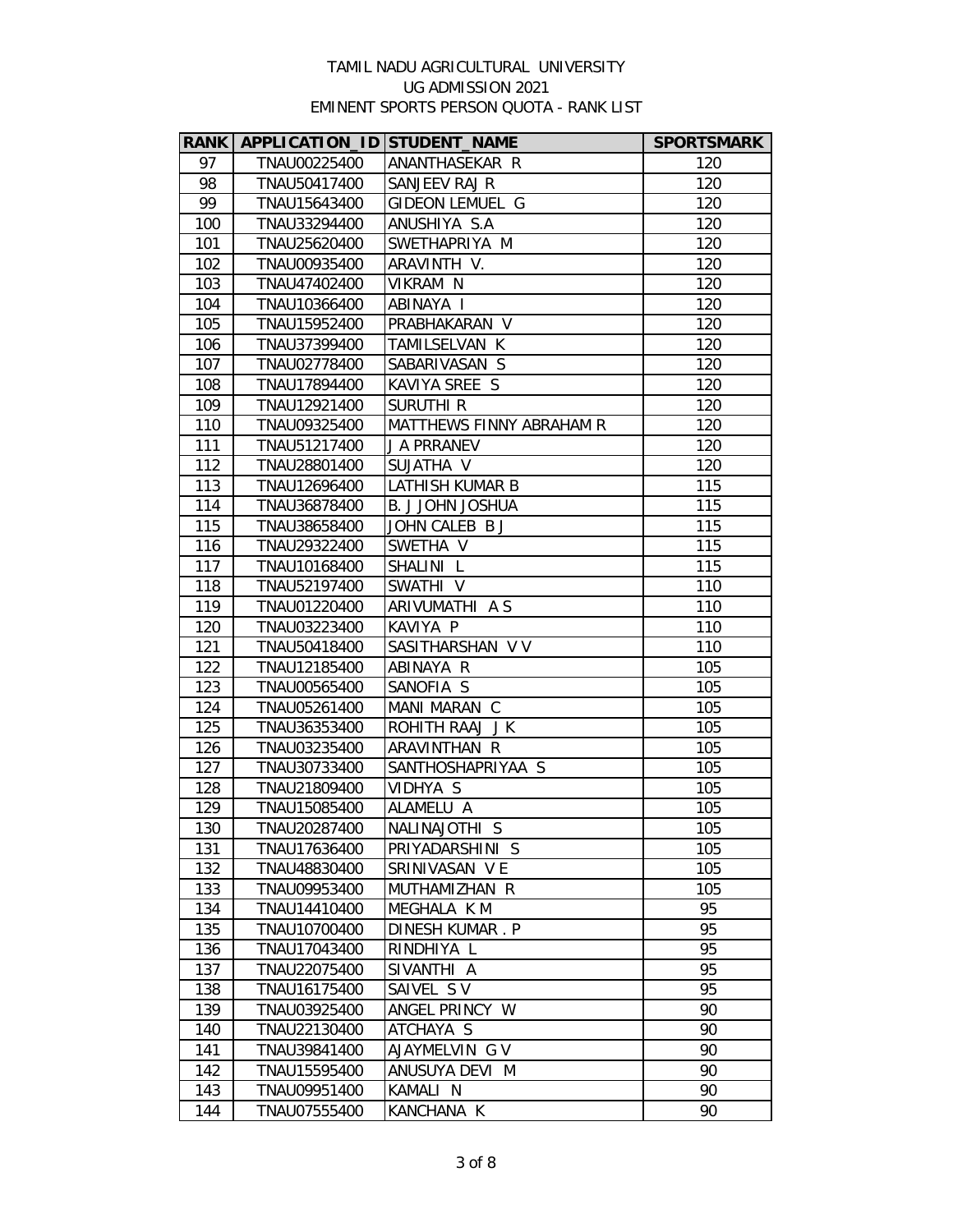|            | RANK   APPLICATION_ID STUDENT_NAME |                              | <b>SPORTSMARK</b> |
|------------|------------------------------------|------------------------------|-------------------|
| 145        | TNAU24775400                       | <b>VARUN PRASAT B</b>        | 90                |
| 146        | TNAU15473400                       | GEETHA R                     | 90                |
| 147        | TNAU07260400                       | MUTHULAKSHMI S               | 90                |
| 148        | TNAU15357400                       | KANNIKA S                    | 90                |
| 149        | TNAU23784400                       | KAVIPRIYA K                  | 90                |
| 150        | TNAU32341400                       | SURIYANARYANAN V             | 90                |
| 151        | TNAU30299400                       | SRIMATHI D                   | 90                |
| 152        | TNAU17820400                       | MANJULA K                    | 90                |
| 153        | TNAU00953400                       | DHANYA E                     | 90                |
| 154        | TNAU31819400                       | BHARKAVI M                   | 90                |
| 155        | TNAU04824400                       | JAYALAKSHMI S                | 90                |
| 156        | TNAU36830400                       | THALAPATHI M                 | 90                |
| 157        | TNAU42468400                       | SRIMAHALAKSHMI S             | 90                |
| 158        | TNAU37700400                       | GAYATHRI P                   | 90                |
| 159        | TNAU34603400                       | VINITHA C                    | 90                |
| 160        | TNAU48995400                       | HEMASHREE R                  | 90                |
| 161        | TNAU31222400                       | PRASATHRAO E                 | 90                |
| 162        | TNAU01280400                       | SATHYANEETHI G               | 90                |
| 163        | TNAU33239400                       | ANANTHA KUMAR S              | 90                |
| 164        | TNAU33352400                       | KEERTHIVASAN S               | 90                |
| 165        | TNAU03582400                       | POUN PANDIYAN                | 90                |
| 166        | TNAU11335400                       | ADHIRAI S                    | 90                |
| 167        | TNAU22611400                       | RAMALA RAO R M               | 90                |
| 168        | TNAU09811400                       | SARANYA M                    | 90                |
| 169        | TNAU22719400                       | BARATHVIKRAMAN SK            | 90                |
| 170        | TNAU39802400                       | M.VIDHYA VIDHYA M            | 90                |
| 171        | TNAU25944400                       | SRIRAM KUMAR                 | 90                |
| 172        | TNAU41179400                       | ANANTHI R                    | 85                |
| 173        | TNAU28261400                       | KURIEN CS                    | 80                |
| 174        | TNAU23232400                       | ILAKIA S.S                   | 75                |
| 175        | TNAU34023400                       | RISHIKESHAN S                | 75                |
| 176        | TNAU01017400                       | GAYATRI DEVI SB              | 75                |
| 177        | TNAU19234400                       | SANGAMITHRA V                | 75                |
| 178        | TNAU12371400                       | ABINAYA A                    | 75                |
| 179        | TNAU02706400                       | KARTHIK SIVA S               | 75                |
| 180        | TNAU12214400                       | ILAIYARASU P                 | 75                |
| 181        | TNAU26851400                       | SHRINITHI P                  | 75                |
| 182        | TNAU27543400                       | MAHESHWARA MATHAN K          | 75                |
| 183        | TNAU01378400                       | RUTHRADEVI H                 | 75                |
| 184        | TNAU17018400                       | VINOBA S                     | 75                |
| 185        | TNAU37864400                       | KALAIYARASI N M              | 75<br>75          |
| 186        | TNAU46042400                       | RUSHANTH M                   |                   |
| 187        | TNAU25084400                       | AUGUSTYAN ROMEYO A           | 75                |
| 188        | TNAU02350400                       | SRIRAM S                     | 75                |
| 189<br>190 | TNAU13255400                       | THENMOZHI K<br>AGALYA RAMESH | 75<br>75          |
| 191        | TNAU06011400                       |                              | 75                |
|            | TNAU05259400                       | SWETHA K                     |                   |
| 192        | TNAU45894400                       | THIRISHA B                   | 75                |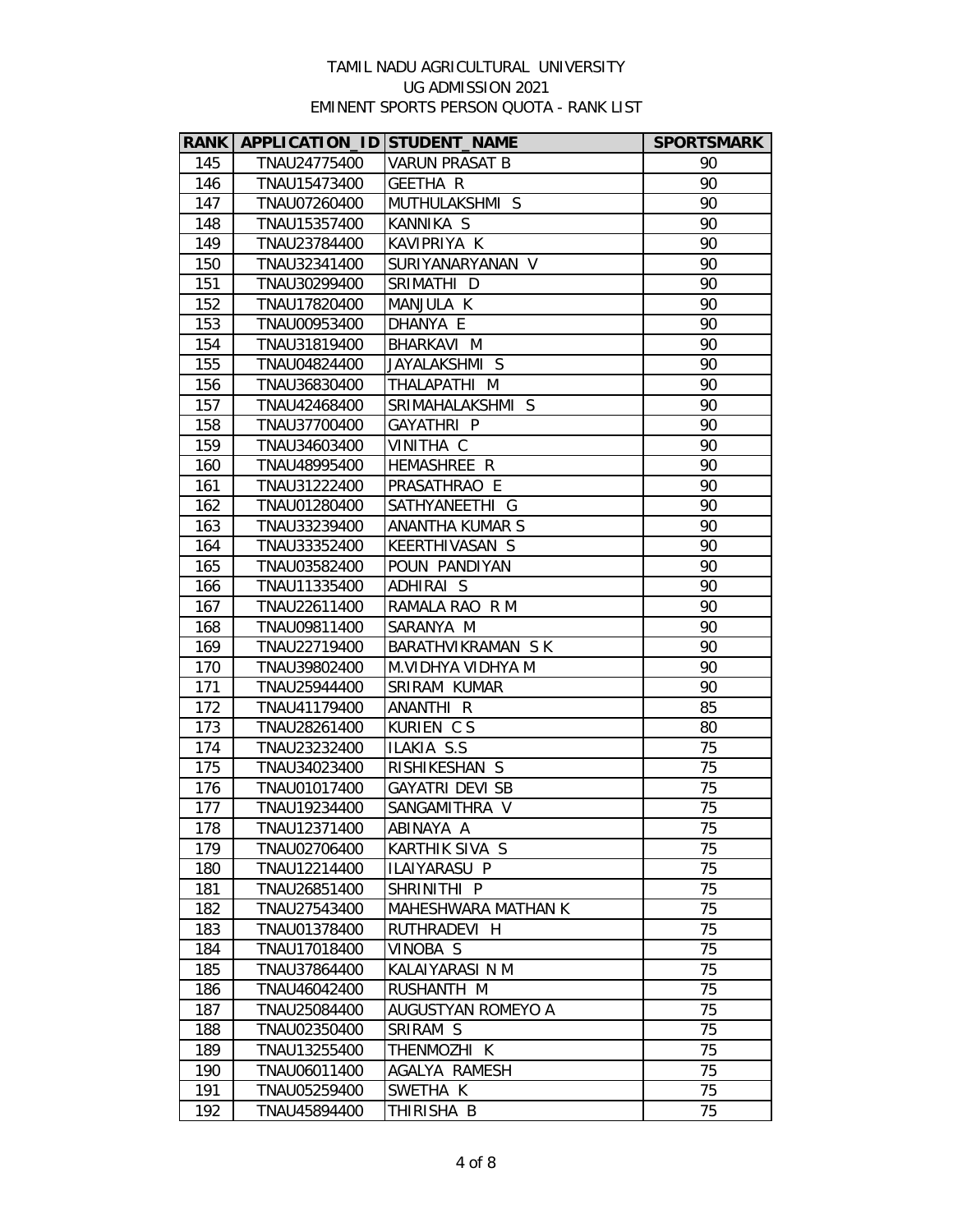| <b>RANK</b> | APPLICATION_ID STUDENT_NAME |                         | <b>SPORTSMARK</b> |
|-------------|-----------------------------|-------------------------|-------------------|
| 193         | TNAU37267400                | SIVANISRI DN            | 75                |
| 194         | TNAU30426400                | VASANTHA KUMAR M        | 75                |
| 195         | TNAU26869400                | PRATHIKSHA R            | 75                |
| 196         | TNAU03063400                | SOWNDHARYA G            | 75                |
| 197         | TNAU01146400                | <b>BALA SUBRAMANI V</b> | 75                |
| 198         | TNAU33803400                | VIGNESHWARAN KARUPPAIYA | 75                |
| 199         | TNAU19105400                | MOHAMED ASHIK M         | 75                |
| 200         | TNAU51299400                | PAVITHRA M              | 75                |
| 201         | TNAU14152400                | MATHESH SIVA A          | 70                |
| 202         | TNAU06891400                | YUVARANI K              | 70                |
| 203         | TNAU06194400                | VISHAL GK               | 70                |
| 204         | TNAU01752400                | ANUSHRE V               | 65                |
| 205         | TNAU21966400                | KARTHIKEYAN S           | 65                |
| 206         | TNAU35742400                | SUSHMA V                | 65                |
| 207         | TNAU37646400                | SAI SRIJ                | 65                |
| 208         | TNAU38135400                | PRIYA M                 | 65                |
| 209         | TNAU18301400                | JAI SURYA P             | 65                |
| 210         | TNAU19541400                | ABHIMANYU M             | 60                |
| 211         | TNAU43522400                | SAKTHIVEL SENTHILKUMAR  | 60                |
| 212         | TNAU36605400                | BIRUNDA R               | 60                |
| 213         | TNAU40021400                | HARINI P                | 60                |
| 214         | TNAU23710400                | TAMILTHENDRAL S         | 60                |
| 215         | TNAU17803400                | PRIYANKA G              | 60                |
| 216         | TNAU02864400                | HEMAMALINI OB           | 60                |
| 217         | TNAU12426400                | PADMANETHRA K           | 60                |
| 218         | TNAU25801400                | SOMESHWARAN MURUGESAN   | 60                |
| 219         | TNAU14151400                | SETHUKUMARAN S          | 60                |
| 220         | TNAU24128400                | KAMALESH G              | 60                |
| 221         | TNAU18934400                | NAVAMATHI T             | 60                |
| 222         | TNAU14018400                | MAVETH PRAKASH G        | 60                |
| 223         | TNAU16913400                | ELAMURUGU K             | 60                |
| 224         | TNAU35906400                | KALAIYARASAN K          | 60                |
| 225         | TNAU06775400                | SANTHOSE KUMAR C        | 60                |
| 226         | TNAU52745400                | VIGNESH M               | 60                |
| 227         | TNAU41455400                | KIRUTHIKA P             | 60                |
| 228         | TNAU17389400                | MANIKANDAN P            | 60                |
| 229         | TNAU17696400                | SHANGARI MADHAVAN       | 60                |
| 230         | TNAU24377400                | NIRMALA DEVI U          | 60                |
| 231         | TNAU14089400                | PRIYADHARSHINI B        | 60                |
| 232         | TNAU17200400                | RAGINI P                | 60                |
| 233         | TNAU32017400                | JAGATHEESHRAJ S         | 60                |
| 234         | TNAU23865400                | SARIKA B                | 60                |
| 235         | TNAU20420400                | NAVASRI YUVASRI K       | 60                |
| 236         | TNAU36076400                | ABARNA R                | 60                |
| 237         | TNAU40946400                | LOGESWARAN E            | 60                |
| 238         | TNAU23687400                | AKASH E                 | 50                |
| 239         | TNAU08709400                | SATHYA JOTHI M          | 50                |
| 240         | TNAU15219400                | DHANUSHRI M             | 50                |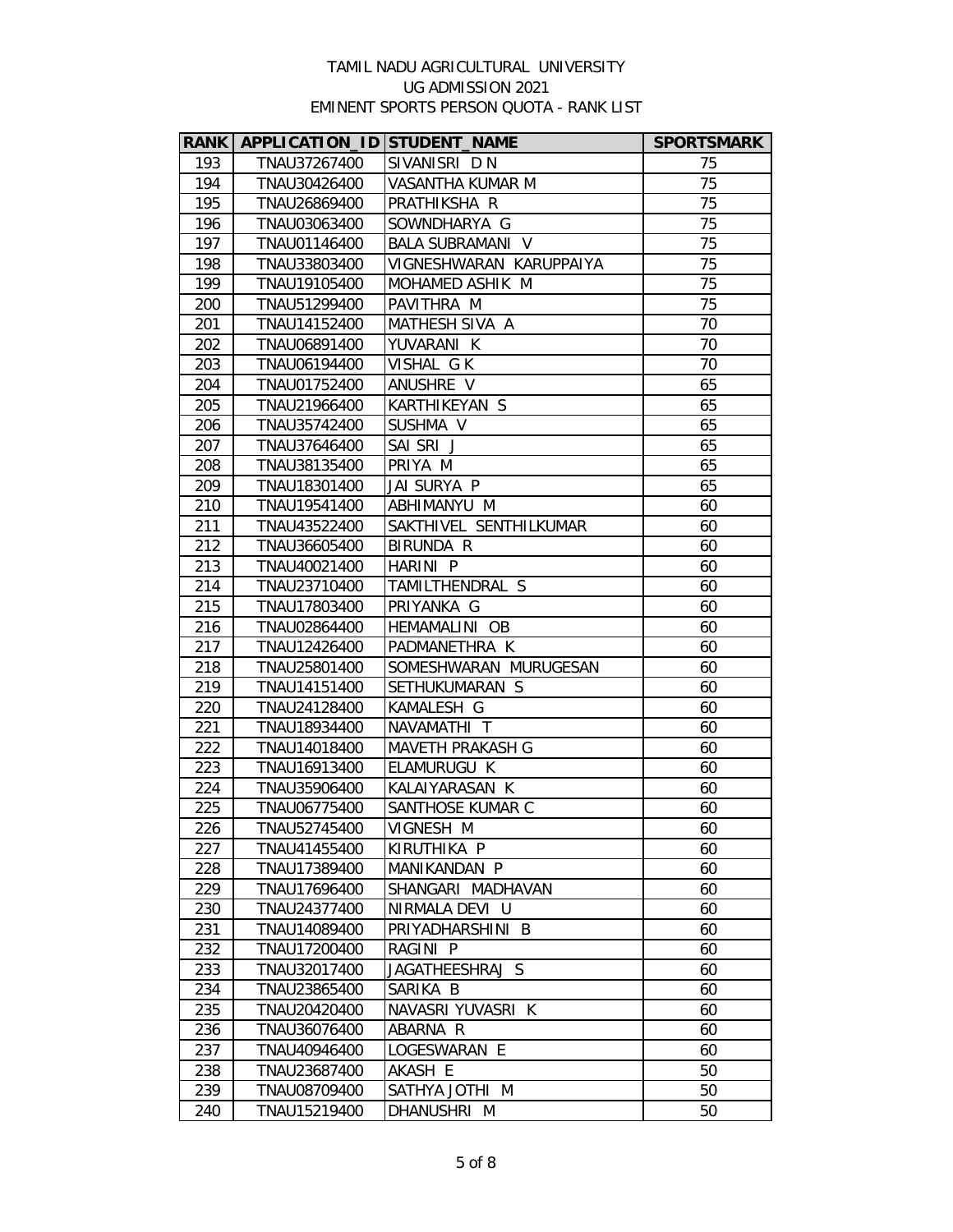|     | RANK   APPLICATION_ID STUDENT_NAME |                            | <b>SPORTSMARK</b> |
|-----|------------------------------------|----------------------------|-------------------|
| 241 | TNAU14589400                       | PRIYAADHARSHINI N          | 50                |
| 242 | TNAU17454400                       | RAJA K                     | 50                |
| 243 | TNAU39492400                       | AKSHAYA M                  | 50                |
| 244 | TNAU18594400                       | HARIRAM G                  | 45                |
| 245 | TNAU10117400                       | AKALYA J                   | 45                |
| 246 | TNAU39602400                       | MADHUMITHA N               | 45                |
| 247 | TNAU20647400                       | OHMSREE V                  | 45                |
| 248 | TNAU22368400                       | HARISH KANNAN K            | 45                |
| 249 | TNAU03439400                       | <b>GUNAL A</b>             | 45                |
| 250 | TNAU07982400                       | SELVAGANESH V              | 45                |
| 251 | TNAU24966400                       | HARIHARAN G                | 45                |
| 252 | TNAU06492400                       | <b>JASMINE FATHIMA S</b>   | 45                |
| 253 | TNAU16972400                       | MADHESH T                  | 45                |
| 254 | TNAU20093400                       | LOKESH R                   | 45                |
| 255 | TNAU18379400                       | MANOJ B                    | 45                |
| 256 | TNAU03212400                       | SATHISH S                  | 45                |
| 257 | TNAU00579400                       | SRIHARINI S                | 45                |
| 258 | TNAU30374400                       | MUKESH M                   | 45                |
| 259 | TNAU34330400                       | RAMKUMAR S                 | 45                |
| 260 | TNAU10850400                       | ANBUMANI S                 | 45                |
| 261 | TNAU21536400                       | CHANDRA CIBI G             | 45                |
| 262 | TNAU00184400                       | VINITH V                   | 45                |
| 263 | TNAU27968400                       | SATHYABALAN S              | 45                |
| 264 | TNAU21194400                       | SUGANYA A                  | 45                |
| 265 | TNAU04698400                       | KHUNAIS MOHAMED MOHIDEEN A | 45                |
| 266 | TNAU05059400                       | LOHITH S                   | 45                |
| 267 | TNAU05499400                       | <b>BALA DHARSHINI S</b>    | 45                |
| 268 | TNAU33265400                       | KALAIVANAN K               | 45                |
| 269 | TNAU13404400                       | AARTHI J                   | 45                |
| 270 | TNAU18197400                       | SUBHASH V                  | 45                |
| 271 | TNAU07422400                       | BHARANIDHARAN V            | 45                |
| 272 | TNAU24090400                       | BARATH S                   | 45                |
| 273 | TNAU28515400                       | SURIYA A                   | 45                |
| 274 | TNAU23719400                       | NARMATHADEVI S             | 45                |
| 275 | TNAU11778400                       | NATHIYA R                  | 45                |
| 276 | TNAU20819400                       | KUMARESAN V                | 45                |
| 277 | TNAU29843400                       | SUBARAJ M                  | 45                |
| 278 | TNAU02385400                       | SETHU R                    | 45                |
| 279 | TNAU33222400                       | SHOBIKA BALUSAMY           | 45                |
| 280 | TNAU30891400                       | JAYAPRADEEP K              | 45                |
| 281 | TNAU20372400                       | RAJESHKUMAR M              | 45                |
| 282 | TNAU05694400                       | KAVIN K G V                | 45                |
| 283 | TNAU06641400                       | MUHILAN S                  | 45                |
| 284 | TNAU16681400                       | MUTHUSELVAN E              | 45                |
| 285 | TNAU36571400                       | RUPIKA G                   | 45                |
| 286 | TNAU20439400                       | DHARISINI U                | 45                |
| 287 | TNAU28039400                       | <b>JANCI RANI R</b>        | 45                |
| 288 | TNAU40621400                       | VEENADEVI CHANDRASEKARAN   | 45                |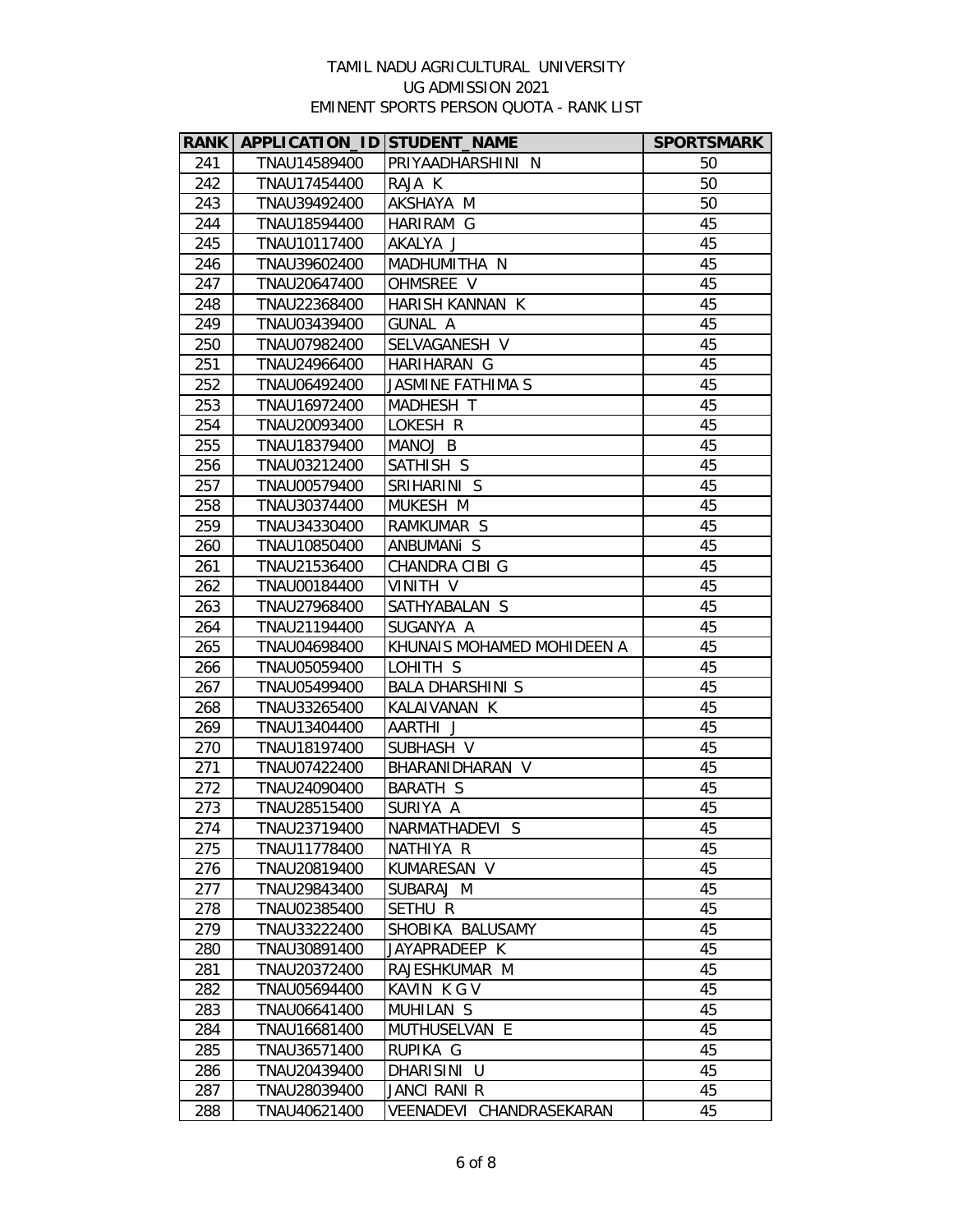| <b>RANK</b> | APPLICATION_ID STUDENT_NAME |                      | <b>SPORTSMARK</b> |
|-------------|-----------------------------|----------------------|-------------------|
| 289         | TNAU12616400                | PRASANTH M           | 45                |
| 290         | TNAU11747400                | VALLARASU M          | 40                |
| 291         | TNAU14523400                | RAJKUMAR R           | 40                |
| 292         | TNAU07421400                | RAMYA R              | 30                |
| 293         | TNAU00469400                | DEEPIKA R            | 30                |
| 294         | TNAU22901400                | KAVIYA V             | 30                |
| 295         | TNAU07920400                | SREELAKSHMI S S      | 30                |
| 296         | TNAU09714400                | MONALISHA R D        | 30                |
| 297         | TNAU02555400                | SHREE NIKESH V       | 30                |
| 298         | TNAU01398400                | PRAVEEN PRASANTH S   | 30                |
| 299         | TNAU12957400                | SWATHI A             | 30                |
| 300         | TNAU07234400                | SASIKALA T           | 30                |
| 301         | TNAU30303400                | AISHWARYAWATHI S     | 30                |
| 302         | TNAU39570400                | <b>MONIKA M S</b>    | 30                |
| 303         | TNAU03729400                | VISVA SARATHI V      | 30                |
| 304         | TNAU20336400                | MATHESH K            | 30                |
| 305         | TNAU14972400                | SIVA BHARATHI T      | 30                |
| 306         | TNAU27669400                | AISHWAR JP           | 30                |
| 307         | TNAU37339400                | SIVARAMAN M          | 30                |
| 308         | TNAU07126400                | PRASANNA DEVI S      | 30                |
| 309         | TNAU45762400                | SIVA RAM R           | 30                |
| 310         | TNAU18655400                | KISHOREKUMAR S       | 30                |
| 311         | TNAU51779400                | SRINIVAS P           | 30                |
| 312         | TNAU33228400                | RAMALAKSHMI S        | 30                |
| 313         | TNAU52843400                | MUTHUKRISHNA S       | 30                |
| 314         | TNAU36203400                | MANOJ G              | 30                |
| 315         | TNAU34817400                | <b>KARTHICK S</b>    | 30                |
| 316         | TNAU21351400                | PRADEEP RAJA V       | 30                |
| 317         | TNAU04068400                | SRI DHANALASHMI M    | 30                |
| 318         | TNAU40288400                | VISHAL M             | 30                |
| 319         | TNAU52469400                | PRAVEENKUMAR T       | 30                |
| 320         | TNAU19261400                | PRIYA A              | 30                |
| 321         | TNAU42219400                | PRIYATHARSHINI M     | 30                |
| 322         | TNAU32405400                | KARUNAIYA K          | 30                |
| 323         | TNAU36447400                | SRI VANDANA DEVI M   | 30                |
| 324         | TNAU02245400                | S.SRI ARAVIND MANIAN | 20                |
| 325         | TNAU05243400                | KAVIN M              | 20                |
| 326         | TNAU04691400                | PRADEEP KV           | 20                |
| 327         | TNAU47516400                | ABINAYA RAM N        | 20                |
| 328         | TNAU47541400                | ATCHAYA RAM N        | 20                |
| 329         | TNAU31689400                | LAVANYA P            | 15                |
| 330         | TNAU06739400                | ELAKKIYA S           | 15                |
| 331         | TNAU02695400                | ANJALI K             | 15                |
| 332         | TNAU27598400                | KANIMOZHI K          | 15                |
| 333         | TNAU17725400                | KEERTHIKA S          | 15                |
| 334         | TNAU00277400                | MUKILA K             | 15                |
| 335         | TNAU36647400                | NISSHANTH RAJ TR     | 15                |
| 336         | TNAU27510400                | SOWMIYAA TT          | 15                |